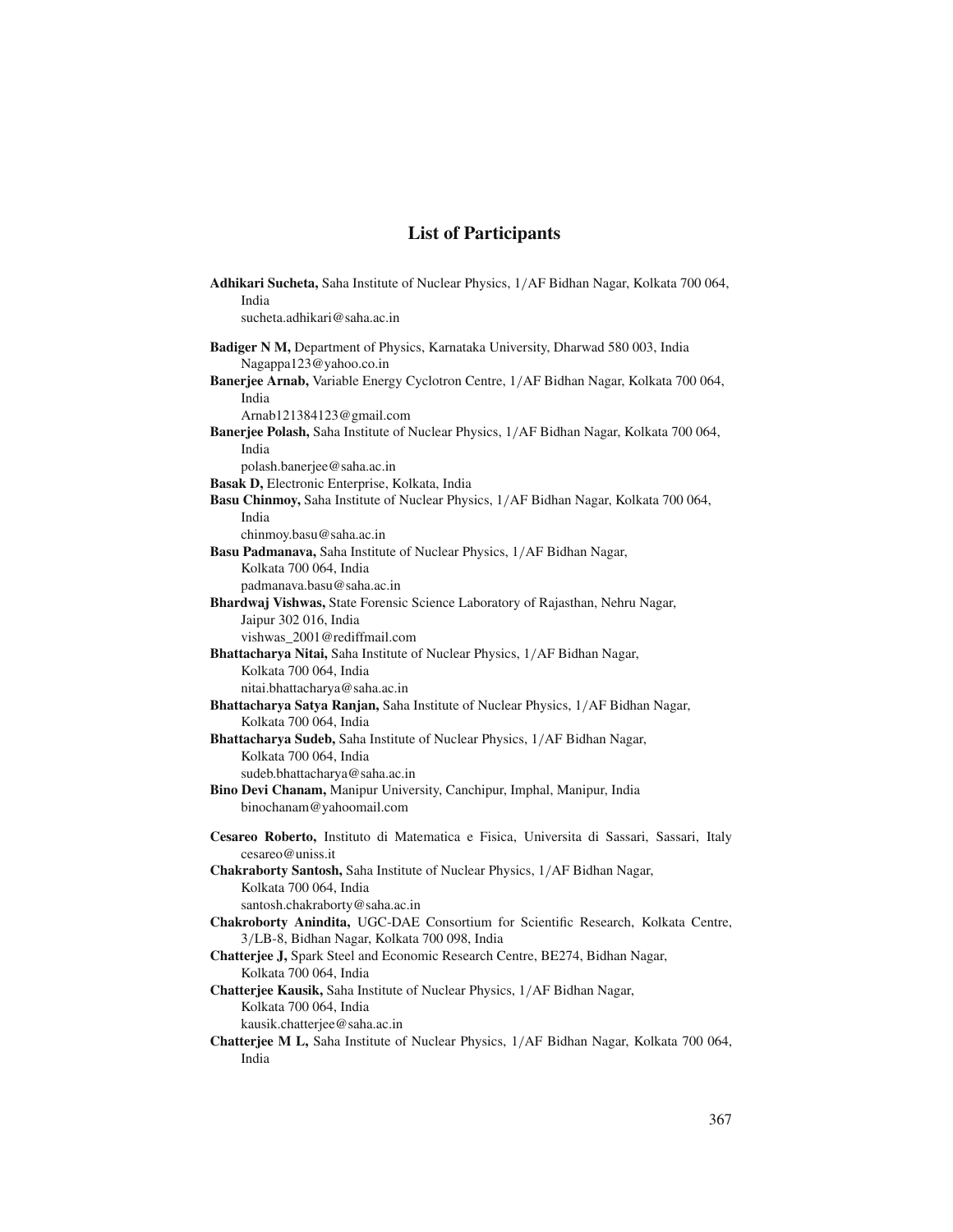| <b>Chatterjee Pranab, Centre for Archaeological Studies and Training, Eastern India,</b><br>Kolkata700 016, India |  |
|-------------------------------------------------------------------------------------------------------------------|--|
| Chatterjee Sujib Chandra, Saha Institute of Nuclear Physics, 1/AF Bidhan Nagar,                                   |  |
| Kolkata 700 064, India                                                                                            |  |
| sujib.chatterjee@saha.ac.in                                                                                       |  |
| Chettle David Robert, McMaster University, Hamilton, Ontario, L85 4K1, Canada                                     |  |
| chettle@mcmaster.ca                                                                                               |  |
|                                                                                                                   |  |
| Das Anjan, Krishnanagar College, Krishnanagar, Nadia, India<br>anjan802002@yahoo.co.in                            |  |
| Das Mala, Saha Institute of Nuclear Physics, 1/AF Bidhan Nagar, Kolkata 700 064, India                            |  |
| mala.das@saha.ac.in                                                                                               |  |
| Das Mihir Baran, Saha Institute of Nuclear Physics, 1/AF Bidhan Nagar, Kolkata 700 064,                           |  |
| India                                                                                                             |  |
| mihirbaran.das@saha.ac.in                                                                                         |  |
| Das Pradipta Kumar, Saha Institute of Nuclear Physics, 1/AF Bidhan Nagar,                                         |  |
| Kolkata 700 064, India                                                                                            |  |
| pradiptak.das@saha.ac.in                                                                                          |  |
| Dey Chandi Charan, Saha Institute of Nuclear Physics, 1/AF Bidhan Nagar,                                          |  |
| Kolkata 700 064, India                                                                                            |  |
| chandicharan.dey@saha.ac.in                                                                                       |  |
| Dhar Haradhan, Saha Institute of Nuclear Physics, 1/AF Bidhan Nagar, Kolkata 700 064,                             |  |
| India                                                                                                             |  |
| haradhan.dhar@saha.ac.in                                                                                          |  |
| Dhara Sangita, Bhabha Atomic Research Centre, Mumbai 400 085, India                                               |  |
| sangitadhara@yahoo.com                                                                                            |  |
| Ganguly Bichitra, Saha Institute of Nuclear Physics, 1/AF Bidhan Nagar, Kolkata 700 064,                          |  |
| India                                                                                                             |  |
| bichitra.ganguly@saha.ac.in                                                                                       |  |
| Ghosal Amal, Saha Institute of Nuclear Physics, 1/AF Bidhan Nagar, Kolkata 700 064,                               |  |
| India                                                                                                             |  |
| amalk.ghosal@saha.ac.in                                                                                           |  |
| Ghosh Jiten, Central Glass & Ceramic Research Institute, Jadavpur, Kolkata 700 032, India                         |  |
| jiten@cgcri.res.in                                                                                                |  |
| Ghosh Rita, Saha Institute of Nuclear Physics, 1/AF Bidhan Nagar, Kolkata 700 064,<br>India                       |  |
| rita.ghosh@saha.ac.in                                                                                             |  |
| Goswami Asimananda, Saha Institute of Nuclear Physics, 1/AF Bidhan Nagar,                                         |  |
| Kolkata 700 064, India                                                                                            |  |
| asimananda.goswami@saha.ac.in                                                                                     |  |
| Gowda S B Appaji, DOS in Physics, University of Mysore, Manasagangothri, Mysore                                   |  |
| 570 006, India                                                                                                    |  |
| Gupta Dhrubajyoti, Saha Institute of Nuclear Physics, 1/AF Bidhan Nagar,                                          |  |
| Kolkata 700 064, India                                                                                            |  |
| dhrubajyoti.gupta@saha.ac.in                                                                                      |  |
| Haque Monirul, Department of Physics, Faculty of Science, University of Rajshahi,                                 |  |
| Bangladesh                                                                                                        |  |
| mhpdru@yahoo.com                                                                                                  |  |
|                                                                                                                   |  |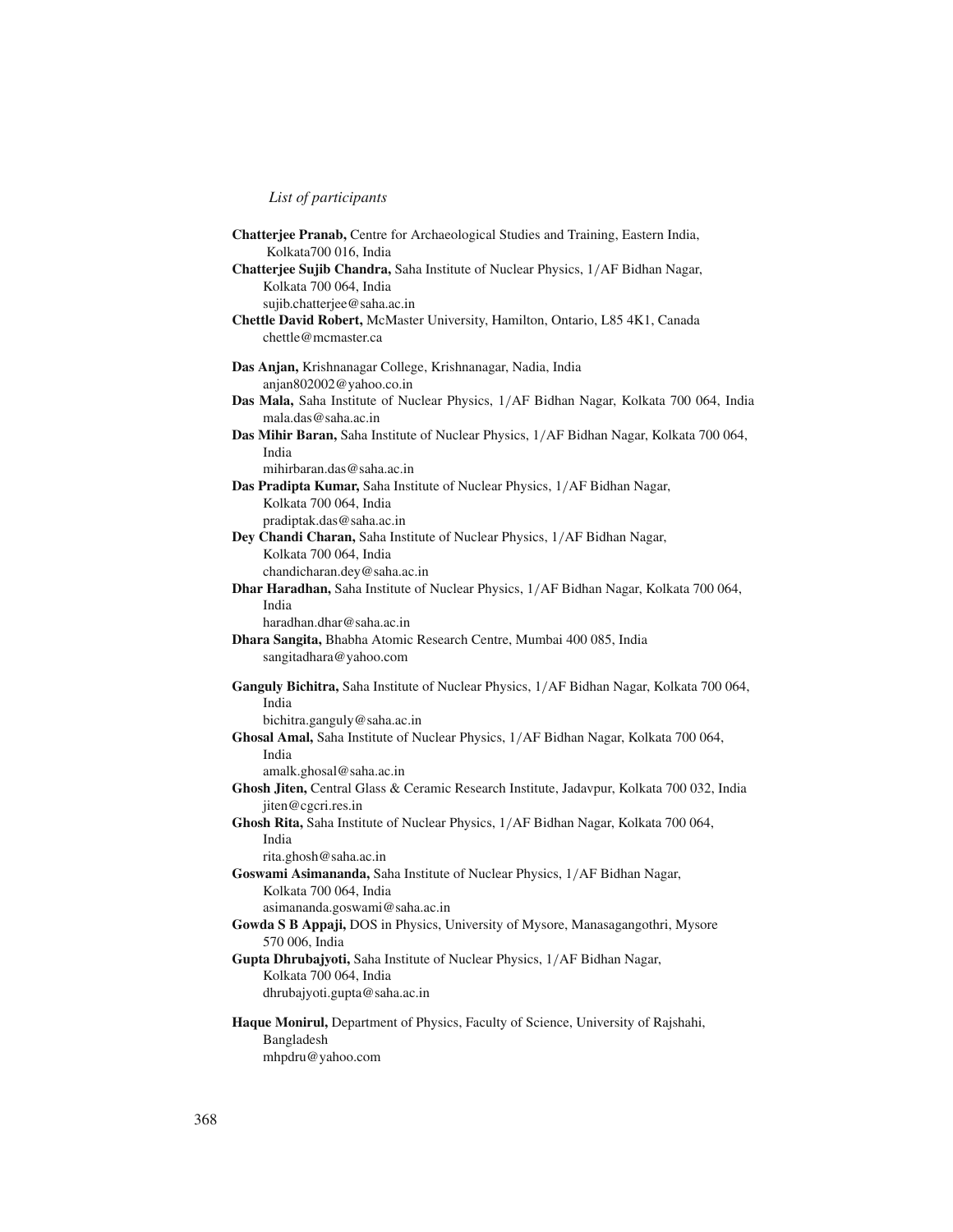| Jaman A I, Saha Institute of Nuclear Physics, 1/AF Bidhan Nagar, Kolkata 700 064, India<br>aismail.jaman@saha.ac.in                                 |  |
|-----------------------------------------------------------------------------------------------------------------------------------------------------|--|
| Joseph Daisy, Bhabha Atomic Research Centre, Mumbai 400 085, India                                                                                  |  |
| djoseph@barc.gov.in                                                                                                                                 |  |
| Joshi Girish C, G.B. Pant University, Pantnagar, Udham Singh Nagar 263 145, India<br>drjoshigirish@gmail.com                                        |  |
| Kalyandurg Annapurna, Central Glass & Ceramic Research Institute, Jadavpur,                                                                         |  |
| Kolkata 700 032, India<br>annapurnak@cgcri.res.in                                                                                                   |  |
| Kanjilal Debasmita, Saha Institute of Nuclear Physics, 1/AF Bidhan Nagar,                                                                           |  |
| Kolkata 700 064, India                                                                                                                              |  |
| debasmita.kanjilal@saha.ac.in                                                                                                                       |  |
| Kuczumow Andrzej, Department of Chemistry, Lublin Catholic University, 20-718,                                                                      |  |
| Lublin, Poland                                                                                                                                      |  |
| kuczon@kul.lublin.pl                                                                                                                                |  |
| Kumar Ajay, Bhabha Atomic Research Centre, Mumbai 400 085, India                                                                                    |  |
| ajayktomar@gmail.com                                                                                                                                |  |
| Lopes Ricardo Tadeu, Federal University of Rio de Janeiro, Brazil                                                                                   |  |
| ricardo@lin.ufrj.br                                                                                                                                 |  |
| Majumdar Shaoli, UGC-DAE Consortium for Scientific Research, Kolkata Centre,                                                                        |  |
| 3/LB-8, Bidhan Nagar, Kolkata 700 098, India                                                                                                        |  |
| shaoli.81@gmail.com                                                                                                                                 |  |
| Majumder Harasit, Saha Institute of Nuclear Physics, 1/AF Bidhan Nagar,                                                                             |  |
| Kolkata 700 064, India                                                                                                                              |  |
| Mandal Atis Chandra, University of Burdwan, Burdwan, West Bengal, India                                                                             |  |
| mandal_atis@yahoo.co.in                                                                                                                             |  |
| Mantha Prasad V R, Environmental and Industrial Safety Section, Safety Group, Indira<br>Gandhi Centre for Atomic Research, Kalpakkam 603 102, India |  |
| manthavrp@gmail.com                                                                                                                                 |  |
| Marick Chandranath, Saha Institute of Nuclear Physics, 1/AF Bidhan Nagar,                                                                           |  |
| Kolkata 700 064, India                                                                                                                              |  |
| chandranath.marick@saha.ac.in                                                                                                                       |  |
| Markowicz Andrzej, IAEA Laboratories, A-2444 Seibersdorf, Austria                                                                                   |  |
| A.Markowicz@iaea.org<br>Maskey Shila (Vaidya), Department of Chemistry, Inha University, Incheon 402-751,                                           |  |
| South Korea                                                                                                                                         |  |
| Sheila_eng@hotmail.com                                                                                                                              |  |
| Mehta Devinder, Department of Physics, Panjab University, Chandigarh 160 014, India                                                                 |  |
| dmehta@pu.ac.in                                                                                                                                     |  |
| Misra Nand Lal, Bhabha Atomic Research Centre, Mumbai 400 085, India                                                                                |  |
| nlmisra@yahoo.com                                                                                                                                   |  |
| Mitra Ajay Kumar, Saha Institute of Nuclear Physics, 1/AF Bidhan Nagar,                                                                             |  |
| Kolkata 700 064, India                                                                                                                              |  |
| ajayk.mitra@saha.ac.in<br>Mitra Debasis, RCCIIT, Canal South Road, Beliaghata, Kolkata 700 015, India                                               |  |
| debasis.mitra@saha.ac.in                                                                                                                            |  |
|                                                                                                                                                     |  |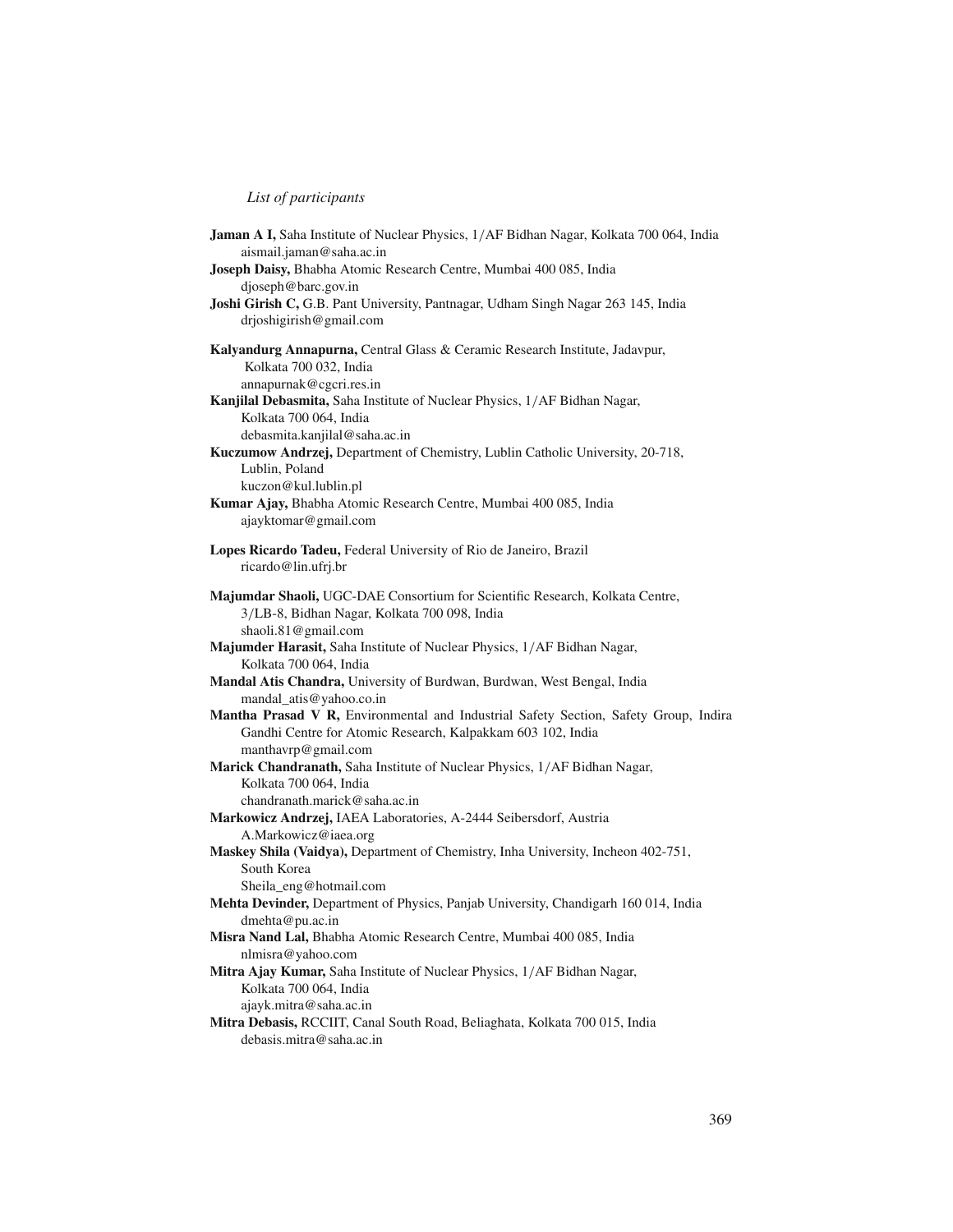| Mondal Nagendra Nath, Variable Energy Cyclotron Centre, 1/AF Bidhan Nagar,<br>Kolkata 700 064, India                                                |
|-----------------------------------------------------------------------------------------------------------------------------------------------------|
| Mukherjee Anjali, Saha Institute of Nuclear Physics, 1/AF Bidhan Nagar, Kolkata 700 064,<br>India                                                   |
| anjali.mukherjee@saha.ac.in<br>Mukherjee U, West Bengal Pollution Control Board, Kolkata 700 098, India                                             |
| Panja Jonaki, Saha Institute of Nuclear Physics, 1/AF Bidhan Nagar, Kolkata 700 064,<br>India                                                       |
| jonaki.panja@saha.ac.in<br>Poddar Asok, Saha Institute of Nuclear Physics, 1/AF Bidhan Nagar, Kolkata 700 064,                                      |
| India<br><b>Pradhan Mukesh Kumar, Saha Institute of Nuclear Physics, 1/AF Bidhan Nagar,</b><br>Kolkata 700 064, India<br>mukeshk.pradhan@saha.ac.in |
| Puri Sanjiv, University College of Engineering, Punjabi University, Patiala 147 002, India<br>sanjivpurichd@yahoo.com                               |
| Rao D V, Department of Physics, Sir CRR Autonomous College, Eluru 534 007,<br>Andhra Pradesh, India<br>donepudi_venkateswararao@rediffmail.com      |
| Rao Jagmohan, Teknis, Hyderabad, India<br>Ro Chul Un, Department of Chemistry, Inha University, Incheon, 402-751,<br>South Korea                    |
| Roy Soma, Saha Institute of Nuclear Physics, 1/AF Bidhan Nagar, Kolkata 700 064,<br>India<br>soma.roy@saha.ac.in                                    |
| Roy Subinit, Saha Institute of Nuclear Physics, 1/AF Bidhan Nagar, Kolkata 700 064,<br>India<br>subinit.roy@saha.ac.in                              |
| Saha Sarkar Maitreyee, Saha Institute of Nuclear Physics, 1/AF Bidhan Nagar,<br>Kolkata 700 064, India<br>maitrayee.sahasarkar@saha.ac.in           |
| Saha Satyajit, Saha Institute of Nuclear Physics, 1/AF Bidhan Nagar, Kolkata 700 064,<br>India<br>satyajit.saha@saha.ac.in                          |
| Sanjay Kumar S, Bhabha Atomic Research Centre, Mumbai 400 085, India<br>sanbhu29@rediffmail.com                                                     |
| Sarkar Manoranjan, Saha Institute of Nuclear Physics, 1/AF Bidhan Nagar,<br>Kolkata 700 064, India<br>manoranjan.sarkar@saha.ac.in                  |
| Sarkar Rupa, Saha Institute of Nuclear Physics, 1/AF Bidhan Nagar, Kolkata 700 064,<br>India<br>rupa.sarkar@saha.ac.in                              |
| Sen Prasanta, Saha Institute of Nuclear Physics, 1/AF Bidhan Nagar, Kolkata 700 064,                                                                |
| India                                                                                                                                               |
| prasanta.sen@saha.ac.in                                                                                                                             |
| Sen Ranjan, Central Glass & Ceramic Research Institute, Jadavpur, Kolkata 700 032, India<br>rsen@cgcri.res.in                                       |